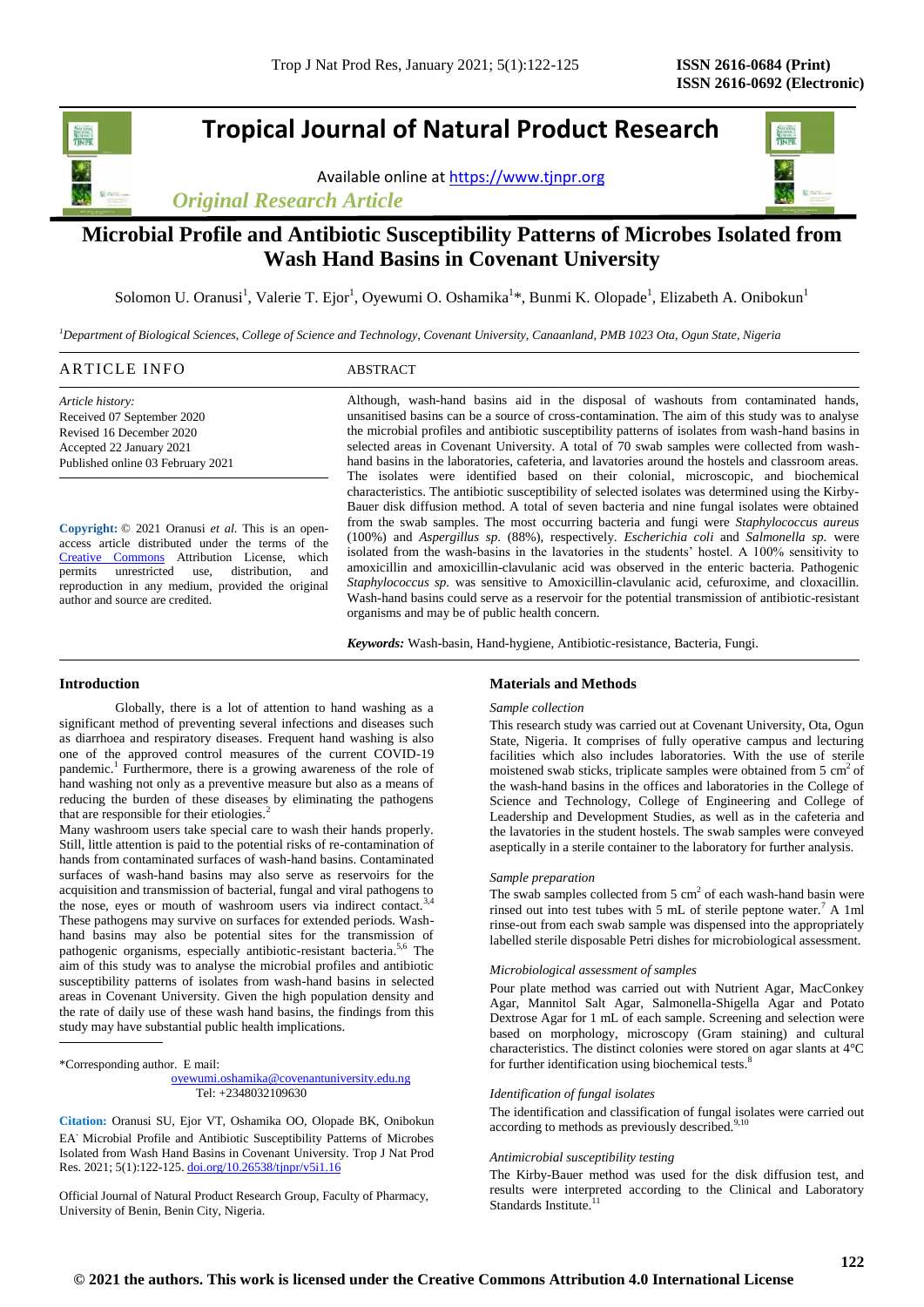## **Results and** D**iscussion**

A total of seven fungi and eight bacteria were isolated from the washhand basins in lavatories, offices, cafeteria, and laboratories in the study site. Predominant fungal species were *Aspergillus niger, A. flavus, Neurospora sp., Fusarium spp, Penicillium* and yeast, with *Aspergillus* being the most frequently isolated (Table 1). Many of the fungi isolated are ubiquitous in the environment and are commonly isolated (Table 1).

The isolated bacteria were identified as *Staphylococcus aureus, S. epidermidis, Bacillus sp., Pseudomonas spp. Escherichia coli, Salmonella spp., Micrococcus spp,* and *Proteus sp.* (Table 2). These microorganisms were also isolated and reported in similar studies.<sup>1</sup> Although *Staphylococcus spp.* is a normal flora of the skin and organisms such as *Bacillus spp. and Pseudomonas spp.* are ubiquitous and frequently isolated in the environment, others such as *P. mirabilis and E. coli* are pathogenic and are commonly associated with urinary tract infections.<sup>15</sup> *Staphylococcus spp* was the most frequently occurring organism isolated at all the sample sites (Table 3).

The incidence of *S. aureus* and *S. epidermidis* is not surprising as they are normal flora of the skin and their presence may be attributed to the normal shedding of the skin. On the other hand, these bacteria can carry multiple antibiotic-resistance genes which can be a source for community transmission. A study by Mkrtchyan et al. revealed that more than one-third of *Staphylococcus spp*. isolated from toilets in public buildings in the United Kingdom carried multiple antibiotic resistance determinants.<sup>16</sup> Strains of community-associated Methicillin-Resistant *Staphylococcus aureus* (MRSA) have also been increasingly implicated in skin and soft tissue infections nationwide in<br> $\frac{17-18}{17-18}$ the United States and pose a significant public health challenge.<sup>1</sup> *Staphylococcus spp*. isolates were resistant to Gentamicin, Ofloxacin and Erythromycin (Table 4), which are first-line antimicrobial agents, and the observed antibiotics resistance rate was 37.5%, similar with results from a previous study on the antibiotic resistance patterns of isolates from public washrooms.<sup>13</sup> Similar antibiotic resistance rate of 37.8% was also observed in *Staphylococcus spp*. isolates, as reported by Mkrtchyan *et al*. 16

| Organism          | Lavatories $N = 13$ | Offices $N = 7$ |          | Cafeteria $N = 3$ Laboratories $N = 9$ | <b>Total</b> | Total % |
|-------------------|---------------------|-----------------|----------|----------------------------------------|--------------|---------|
| Aspergillus spp.  | 12                  |                 |          | 8                                      | 27           | 88      |
| Geotrichum spp.   |                     |                 |          | 8                                      | 15           | 47      |
| Yeast             | 4                   |                 |          |                                        | 7            | 22      |
| Penicillium spp.  |                     | $\Omega$        | ∍        | 4                                      | 7            | 22      |
| Fusarium spp.     | 4                   |                 |          |                                        | 7            | 22      |
| Alternaria spp.   |                     | $\Omega$        | ∍        |                                        | 6            | 19      |
| Neurospora spp.   |                     | $\Omega$        | $\Omega$ |                                        | 4            | 13      |
| Cladosporium spp. |                     | $\Omega$        | $\Omega$ | $\theta$                               |              | 3       |

N **=** total number of sample sites per location

| <b>Isolates</b>              |           |                          |                         |                          |                          |                            |                           |                |
|------------------------------|-----------|--------------------------|-------------------------|--------------------------|--------------------------|----------------------------|---------------------------|----------------|
| <b>Tests</b>                 | 1         | $\mathbf{2}$             | $\overline{\mathbf{3}}$ | $\overline{\mathbf{4}}$  | 5                        | 6                          | $\overline{7}$            | 8              |
| Colour                       | Grey      | White                    | Grey-white              | Green brown              | Grey-white               | Green with black<br>centre | Yellow                    | Pink           |
| Shape                        | Cocci     | Cocci                    | Rods                    | Rods                     | Rods                     | Rods                       | Cocci                     | Rods           |
| Gram stain                   | $+$       | $^{+}$                   | $^{+}$                  | $\overline{\phantom{a}}$ | $\overline{\phantom{a}}$ | ٠                          | $^{+}$                    | ٠              |
| $H2S$ Gas                    | ٠         | $\overline{\phantom{0}}$ | $\sim$                  | ٠                        | $\overline{\phantom{a}}$ | $^{+}$                     |                           |                |
| Indole                       |           | $\mathsf{L}^\mathrm{a}$  | ۰                       |                          | $+$                      |                            | a<br>- 1                  |                |
| Motility                     | ٠         | ٠                        | $\! + \!\!\!\!$         | $+$                      | $\mathsf{L}^\mathsf{a}$  |                            |                           | $+$            |
| Oxidase                      |           | ٠                        | ۰                       | $+$                      | $\mathsf{L}^\mathsf{a}$  | $+$                        | $^{+}$                    |                |
| Catalase                     | $+$       | $^{+}$                   | $^{+}$                  | $+$                      | $+$                      | NT                         | $+$                       | $^{+}$         |
| Coagulase                    | $^{+}$    | ٠                        | <b>NT</b>               | ٠                        | $\mathsf{L}^\mathbf{a}$  | NT                         |                           | NT             |
| MR                           | $^{+}$    | ٠                        | $\sim$                  | $\overline{\phantom{a}}$ | $+$                      | $+$                        |                           | $^{+}$         |
| <b>VP</b>                    | $^{+}$    | $^{+}$                   | $^{+}$                  | $\overline{\phantom{a}}$ | $\overline{\phantom{a}}$ |                            | $^{+}$                    |                |
| Citrate                      | $+$       | $\overline{\phantom{0}}$ | $^{+}$                  | $+$                      | ٠                        |                            | $^{+}$                    | $+$            |
| Lactose                      | $^{+}$    | $^{+}$                   | ۰                       | $\overline{\phantom{a}}$ | $+$                      |                            | $^{+}$                    |                |
| Maltose                      | $+$       | $^{+}$                   | $^{+}$                  |                          | $\mathsf{L}^\mathrm{a}$  | $^{+}$                     | $\mathbf{a}$              |                |
| Glucose                      | $+$       | $+$                      | $^{+}$                  |                          | $\mathsf{L}^\mathrm{a}$  | $+$                        | $^{+}$                    | $+$            |
| probable<br>Most<br>organism | S. aureus | S.<br>epidermidi<br>S    | <b>Bacillus</b><br>sp.  | Pseudomona<br>s sp.      | Escherichia coli         | Salmonella sp.             | <b>Micrococcus</b><br>sp. | Proteus<br>sp. |

**Table 2:** Biochemical characteristics of bacterial isolates

NT **=** Not Tested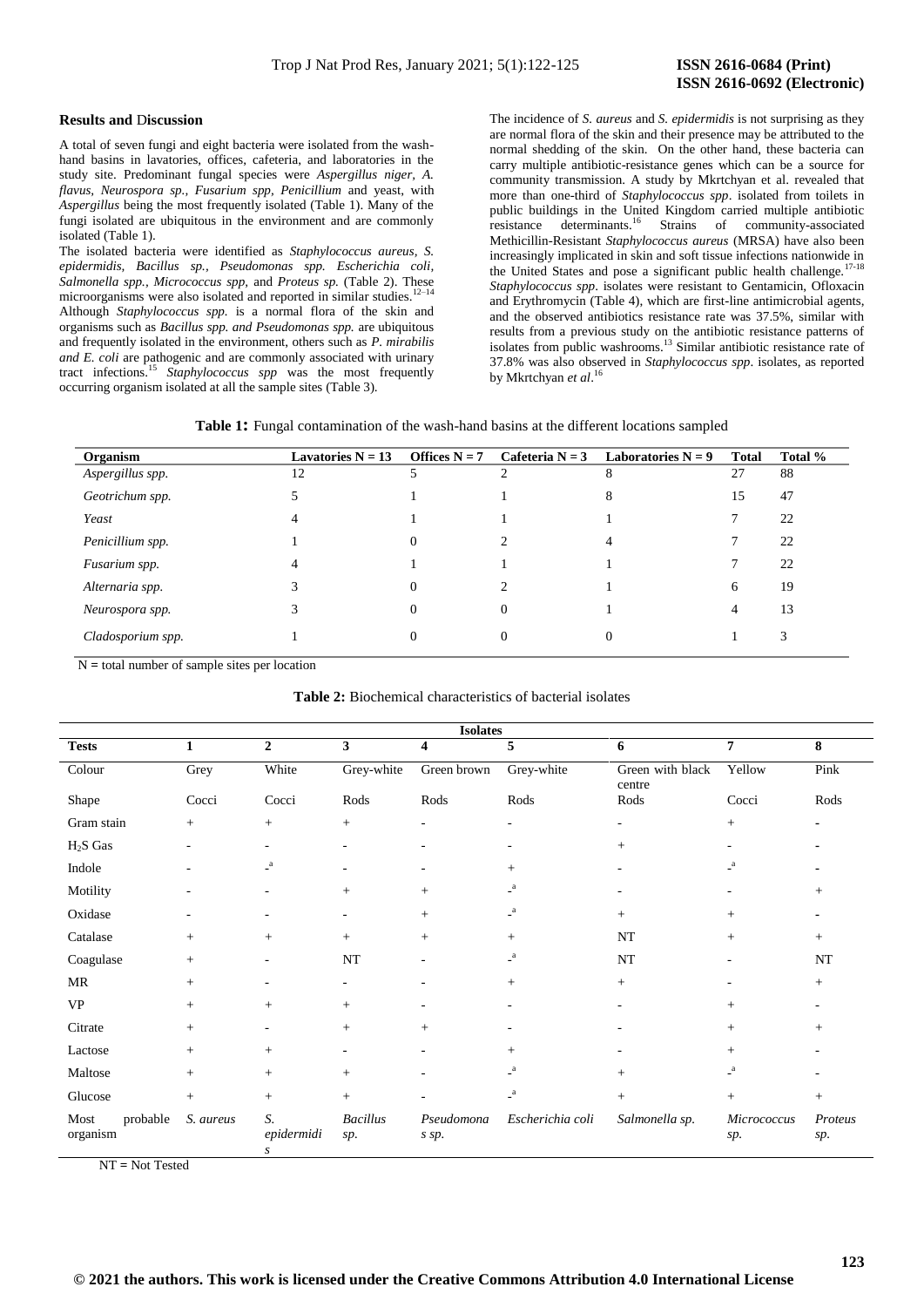| Organism            | Lavatories $N = 13$ |          |          | Offices $N = 7$ Cafeteria $N = 3$ Laboratories $N = 9$ | Total | Total % |
|---------------------|---------------------|----------|----------|--------------------------------------------------------|-------|---------|
| Staphylococcus spp. | 13                  |          |          | Q                                                      | 32    | 100     |
| Escherichia coli    | 13                  | 6        | $\theta$ |                                                        | 24    | 75      |
| Micrococcus spp.    | Q                   |          |          |                                                        | 17    | 53      |
| Bacillus cereus     | 3                   |          |          |                                                        | 11    | 34      |
| Pseudomonas spp.    |                     |          |          | $\Omega$                                               | 4     | 12.5    |
| Proteus sp.         |                     | $\Omega$ | $\Omega$ |                                                        | 4     | 12.5    |
| Bacillus spp.       |                     |          | $\Omega$ |                                                        | 4     | 12.5    |
| Salmonella spp.     |                     | $\Omega$ |          | $\Omega$                                               |       | 6       |

**Table 3:** Bacteria isolated from the wash-hand basins at the different locations sampled

N **=** total number of sample sites per location

|  | Table 4: Antibiogram of bacterial isolates |  |  |
|--|--------------------------------------------|--|--|
|--|--------------------------------------------|--|--|

| Organism                   | <b>Number of resistant Antibiotic</b> | $\%$ resistance N = 8 |
|----------------------------|---------------------------------------|-----------------------|
| Staphylococcus aureus      | GEN, OFL, ERY (3)                     | 37.5                  |
| Staphylococcus epidermidis | GEN, OFL, ERY (3)                     | 37.5                  |
| Bacillus cereus            | GEN, OFL, ERY (3)                     | 37.5                  |
| Micrococcus sp.            | GEN, OFL, ERY (3)                     | 37.5                  |
| Pseudomonas sp.            | NIT, GEN, OFL $(3)$                   | 37.5                  |
| Escherichia coli           | NIT, GEN, NAL, OFL, TET (5)           | 62.5                  |
| Salmonella                 | COT, NIT, GEN, NAL, OFL, TET (6)      | 75                    |
| Proteus mirabilis          | COT, NIT, GEN, NAL, OFL, TET (6)      | 75                    |

Key: Trimethoprim-sulfamethoxazole – COT, Nitrofurantoin – NIT, Gentamicin – GEN, Nalidixic acid– NAL, Ofloxacin – OFL, Tetracycline – TET, Erythromycin – ERY, N – total number of antibiotics tested

Our results also revealed that pathogenic organisms such as *Salmonella sp., Escherichia coli* and *Proteus mirabilis* (Table 2) were isolated from the sampled wash-hand basins*.* These organisms are usually associated with faecal contamination and/or urinary tract infection. The presence of these organisms also highlights a potential risk of disease, which can arise from direct contact with contaminated wash hand surfaces or by person-to-person contact or via the faecaloral route. These organisms also had the highest rate of antibiotic resistance, with *Salmonella sp.,* and *Proteus mirabilis* showing resistance to 75% of the tested antibiotics, and *E. coli* to 62.5% (Table 4). A 100% sensitivity to Amoxicillin and Amoxicillin-clavulanic acid, however, was observed in these enteric bacteria (Figure 1).

## **Conclusion**

This research highlights the need for good hygiene practices during the use of wash-hand basins in public places, as these facilities may be a reservoir for pathogens. Regular cleaning and disinfection of shared wash-basins are also recommended to prevent community spread of pathogens.

## **Conflict of interest**

The authors declare no conflict of interest.

## **Authors' Declaration**

The authors hereby declare that the work presented in this article is original and that any liability for claims relating to the content of this article will be borne by them.



**Figure 1:** Resistance patterns of the isolates to the tested antibiotics. Trimethoprim-sulfamethoxazole – COT, Nitrofurantoin – NIT, Gentamicin – GEN, Nalidixic – NAL, Ofloxacin – OFL, Tetracycline – TET, Erythromycin – ERY.

## **Acknowledgement**

The authors are grateful to Covenant University for sponsoring the publication of this manuscript.